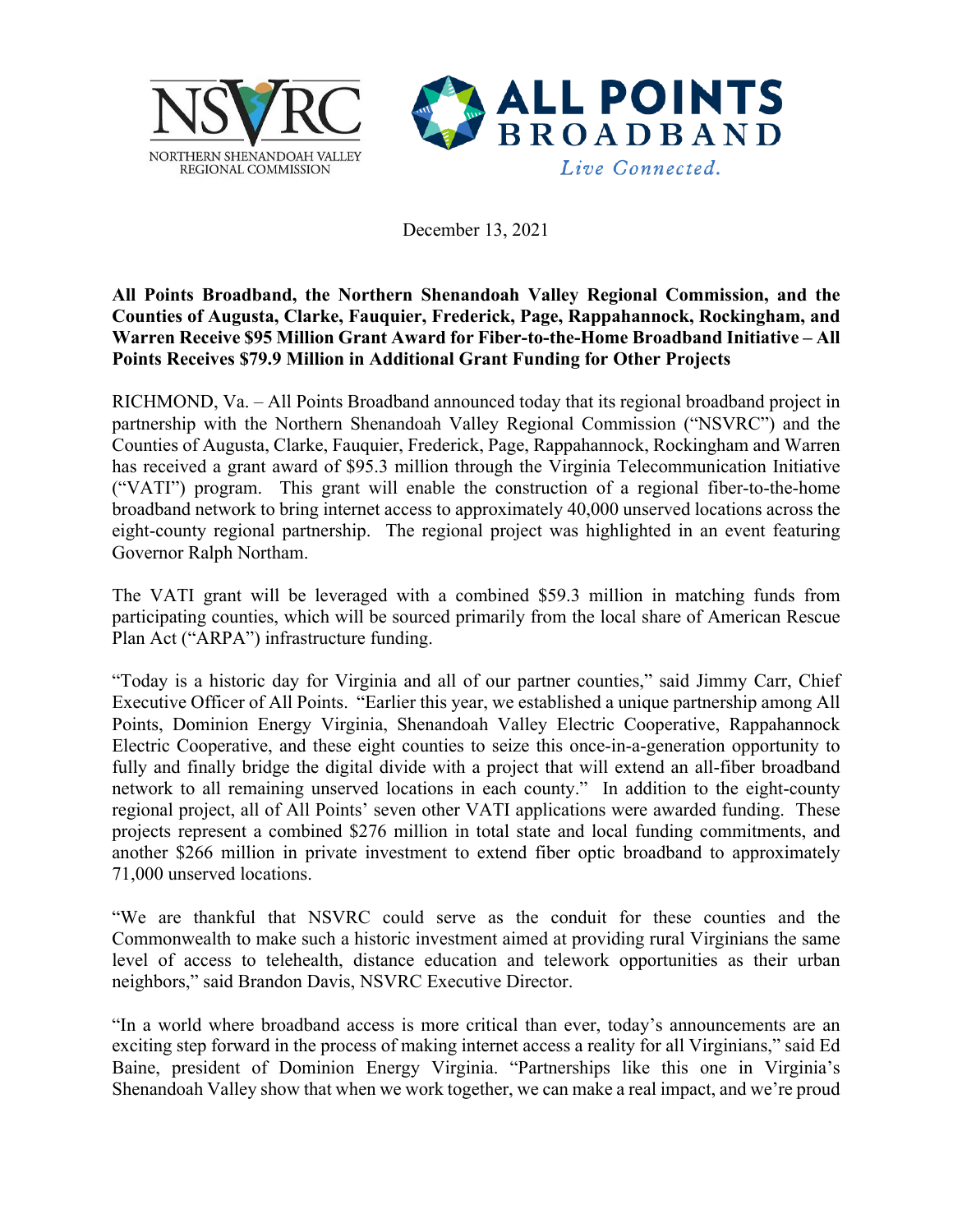to work with our partners to bring this service to the communities we serve." Dominion Energy will support the extension of broadband to unserved areas by deploying middle-mile fiber that All Points will use to connect end-customers to the Internet.

"I am excited to see us gain efficiencies and security in our electric distribution system and business operations while concurrently helping our members and communities through being part of the rural broadband solution," says Greg Rogers, SVEC's President and Chief Executive officer. "We're providing an option for internet service providers to bring broadband to rural areas, and that's a major milestone for us and our members."

"At Rappahannock Electric Cooperative, our goal has always been to be part of the solution to enable and facilitate broadband to the households and businesses we serve," said John Hewa, president and CEO of Rappahannock Electric Cooperative. "Being able to partner on this endeavor with the counties and All Points Broadband is a major accomplishment allowing each of us to further the Commonwealth's goals of making broadband access available to everyone."

"Rockingham County is excited about the opportunity to partner with the Commonwealth of Virginia, other Valley counties, Dominion, SVEC, and All Points to provide broadband service to those residents currently unserved in Rockingham County," said Stephen King, Rockingham County Administrator.

"Fauquier County is very excited for this VATI grant announcement, as well as our partnership with All Points and the electrical utilities. This funding is the most comprehensive opportunity to provide universal wired broadband to all of the citizens of our County," said Rick Gerhardt, Cedar Run District Supervisor, Fauquier County. "This is not only a tremendous need for our citizens today, but a long-term investment in the future of the County."

"On behalf of the Frederick County Board of Supervisors, I would like to express our gratitude for being included in this unprecedented initiative and being able to tell our citizens that rural broadband is on the way," said Charles DeHaven, Jr., Chairman, Frederick County Board of Supervisors. "Connectivity is no longer optional; it is a necessity in the world we live in and this project will help enrich the lives of people in Frederick County today and in the future. We look forward to working with All Points Broadband to bring this project to our community."

"Internet service providers have told us for years that due to our low residential density universal broadband access was not commercially viable in Rappahannock County," said Debbie Donehey, Chair, Rappahannock County Board of Supervisors and Broadband Authority. "Now, with the federal ARPA investment passed through the VATI program, we are poised to deliver the gold standard of fiber to the home to our currently unserved households and businesses; a reality that only a short time ago was unfathomable."

"Page County is excited about the opportunity to provide reliable, high-speed internet throughout the County. We are eager to provide this service to the citizens and businesses and appreciate the award to make this project possible," said Amity Moler, Page County Administrator.